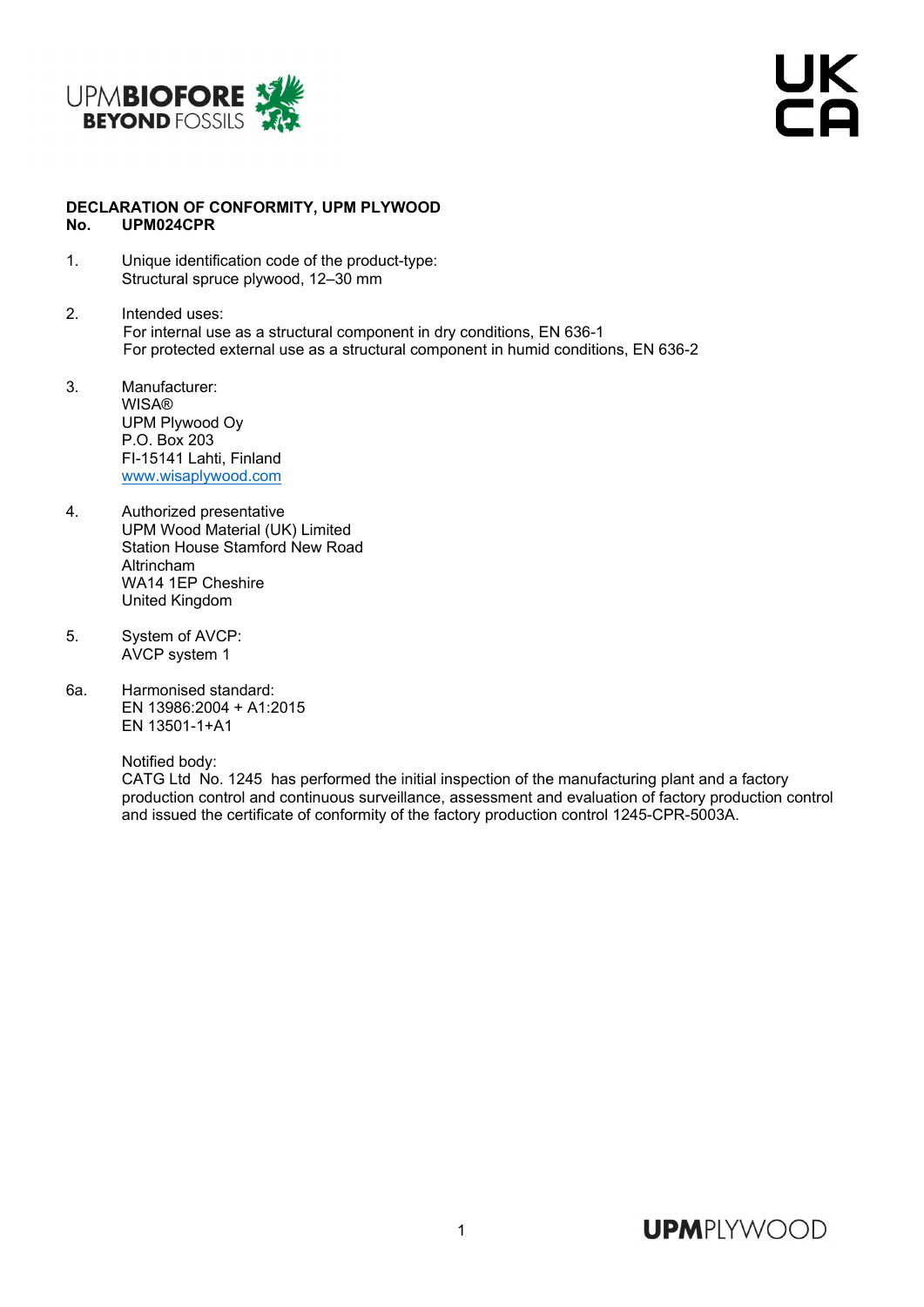

(5)

## 7. Declared performance:

| <b>Essential characteristics</b>   | <b>Performance</b>                   | <b>Harmonised standard</b> |  |  |
|------------------------------------|--------------------------------------|----------------------------|--|--|
| Point load strength and stiffness  | <b>NPD</b>                           |                            |  |  |
| Racking resistance                 | Calculation according to EN 1995-1-1 |                            |  |  |
| Impact resistance                  | <b>NPD</b>                           |                            |  |  |
| Water vapour permeability µ        | Wet 66, dry 190                      |                            |  |  |
|                                    | Mean density 460 kg/m <sup>3</sup>   |                            |  |  |
| Release of formaldehyde            | E <sub>1</sub>                       |                            |  |  |
| Content of pentachlorophenol (PCP) | $\leq 5$ ppm                         |                            |  |  |
| Airborne sound insulation          | <b>NPD</b>                           | EN 13986:2004+A1:2015      |  |  |
| Sound absorption $\alpha$          | 0,10/0,30                            |                            |  |  |
| Thermal conductivity $\lambda$     | $0.13$ W/mK                          |                            |  |  |
| Embedment strength                 | Calculation according to EN 1995-1-1 |                            |  |  |
| Air permeability                   | <b>NPD</b>                           |                            |  |  |
| Bonding quality (acc. to EN 314-2) | Class 3                              |                            |  |  |
| Biological durability              | Use class 2                          |                            |  |  |

| <b>Reaction to fire</b> |                              |                                                  |                            |  |  |  |  |  |
|-------------------------|------------------------------|--------------------------------------------------|----------------------------|--|--|--|--|--|
| End use condition $(6)$ | Minimum<br>thickness<br>(mm) | Class <sup>(7)</sup><br>(excluding<br>floorings) | Class $(8)$<br>(floorings) |  |  |  |  |  |
| Any $(5)$               | 12                           | B-s1, d0                                         | $B_{fl}$ -s1               |  |  |  |  |  |

Veneered, phenol- and melamine-faced panels are included for class excl. floorings.<br><sup>(6)</sup> A vapour barrier with a thickness up to 0,4 mm and a mass up to 200 g/m2 can be mounted in between the wood-based panel and a substr

gaps in between.<br><sup>(7)</sup> Class as provided for in Table 1 of the Annex to Decision 2000/147/EC.<br><sup>(8)</sup> Class as provided for in Table 2 of the Annex to Decision 2000/147/EC.